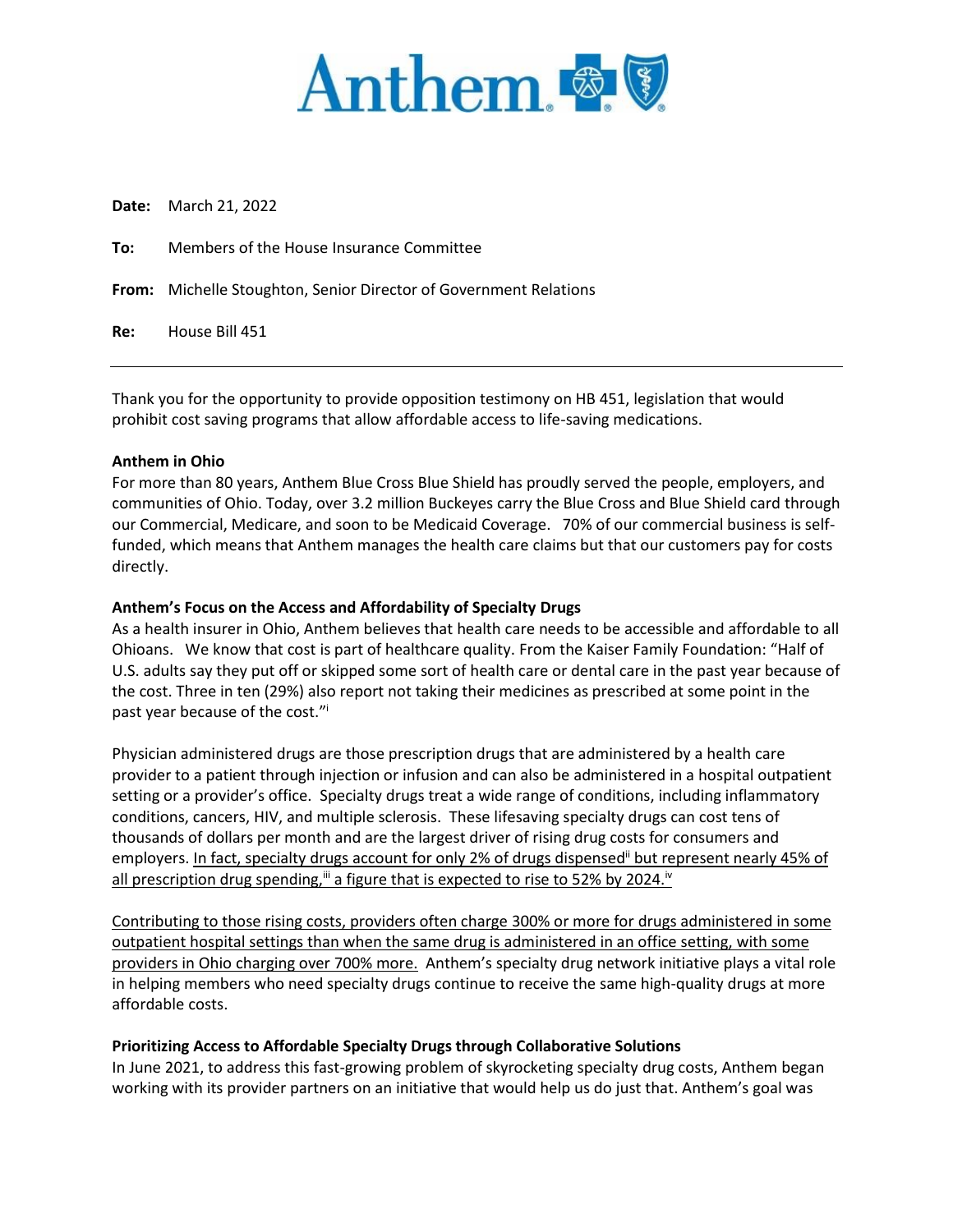and is simple: ensure safe, reliable access to these drugs for our members without unnecessarily increasing costs for consumers and employers.

To do this, Anthem has implemented a designated specialty pharmacy network for a small subset of specialty drugs that are administered in a hospital setting and are included in *a member's medical (not pharmacy) benefit*. This initiative requires our provider partners to acquire these drugs from CVS Specialty, the country's leading specialty drug's supplier. CVS Specialty delivers the specialty drugs directly to care providers when and where they are needed. As many of you know, this process is sometimes referred to as "white bagging."

If a provider partner does not want to receive this small subset of drugs from CVS Specialty, Anthem has worked with the provider to join its specialty network by arriving at a mutually agreeable and reasonable price markup charged by hospitals for these drugs, known as "buying and billing." It is important to note that additional costs to administer these drugs are reimbursed separately and in addition to the cost for the drug. It cannot be understated that our provider partners are all given a choice. If they would like to continue buying and billing, they absolutely can do that as long as they negotiate a fair and reasonable rate for those specialty drugs. In the vast majority of cases, Anthem's healthcare provider partners continue to order and administer these drugs exactly as they did previously. This resulted in a direct savings to our members.

#### **Building a Program with Attention to Quality and Access**

Anthem built a specialty pharmacy network to address affordability, while maintaining high standards for quality and access to these lifesaving drugs. First, Anthem picked an industry leader as our pharmacy partner, for those hospitals that did not want to join our specialty pharmacy network. As experts in drug ordering and delivery, CVS Specialty prioritizes shipments based on the member's infusion date. They work closely with the member and care provider to deliver the specialty drugs when and where it is needed for administration to the member. CVS follows all required safety checks and is willing to work with hospitals in medication tracking to match the hospitals' additional safeguard protocols, such as drug interaction assessments and double-checking appropriate dosage for the patient's weight.

Anthem has an exception process in place that allows for providers to use the needed drug from their own shelves and bill Anthem for that drug if for some reason the dosage for the patient has changed. This exception process addresses a provider's concern that a patient's weight has changed and therefore the dosage amount of the drug is incorrect. These exceptions ensure that the member's care team and attending physician can initiate needed treatments in a timely manner and that Anthem will still pay for the provider to provide the drug for the member so that care is not interrupted. Anthem allows providers to determine if a treatment is needed because of an emergency or an inappropriate delay at the point of care. In other words, this initiative does not make any changes to current prior authorization practices and exceptions are granted without express prior approval.

## **Anthem's Concerns with HB 451**

Because of the reasons above, Anthem opposes HB 451. Affordable and equitable access to quality healthcare must be a primary goal of our entire healthcare system. Unfortunately, this legislation would block a program that safely and dependably assures access to life-saving specialty drugs, while protecting Ohio consumers and employers from unsustainable healthcare cost trends.

Thank you again for your time and consideration on this legislation.